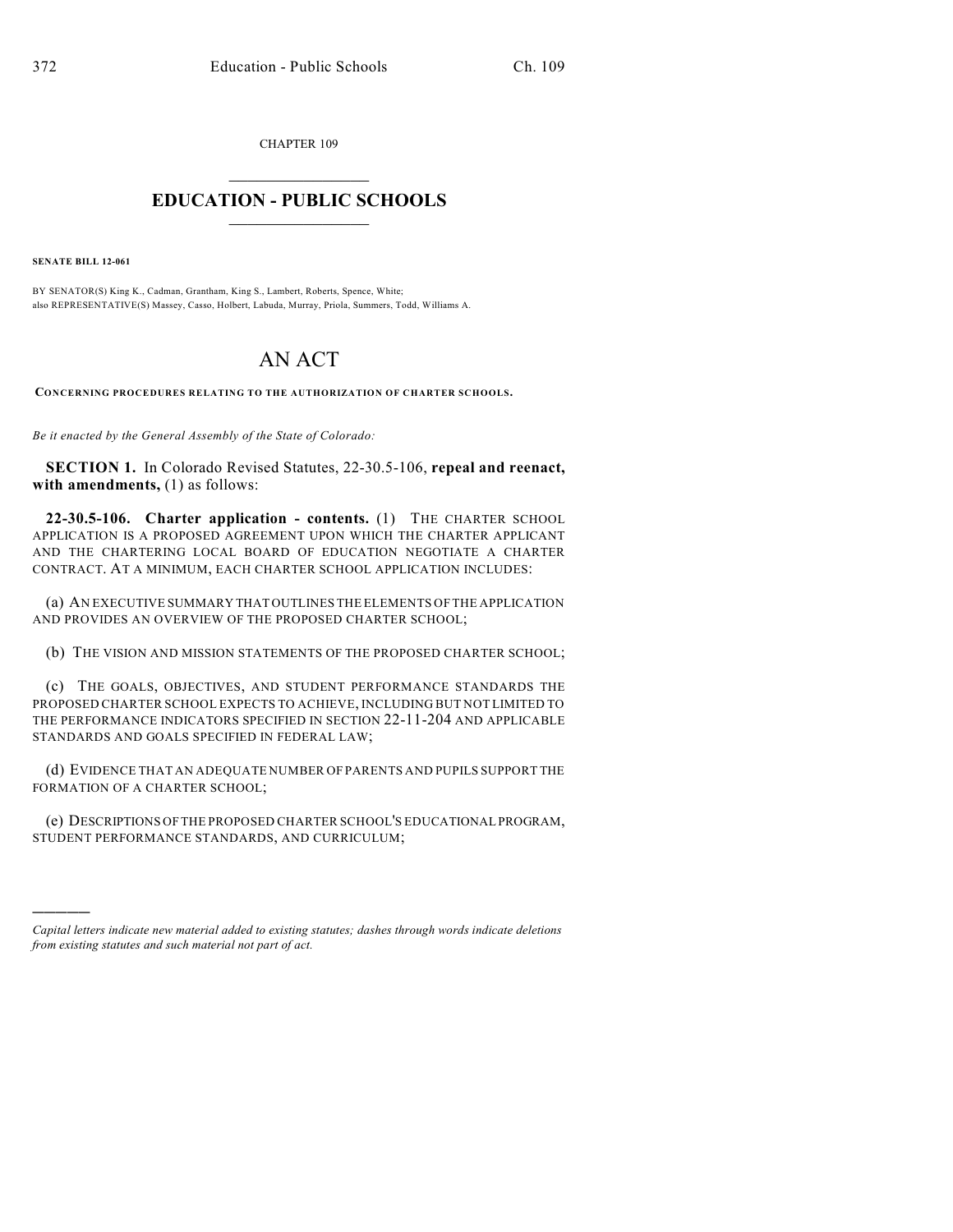(f) A PLAN FOR EVALUATING STUDENT PERFORMANCE ACROSS THE CURRICULUM, WHICH PLAN ALIGNS WITH THE PROPOSED CHARTER SCHOOL'S MISSION AND EDUCATIONAL OBJECTIVES AND PROVIDES A DESCRIPTION OF THE PROPOSED CHARTER SCHOOL'S MEASURABLE ANNUAL TARGETS FOR THE MEASURES USED TO DETERMINE THE LEVELS OF ATTAINMENT OF THE PERFORMANCE INDICATORS SPECIFIED IN SECTION 22-11-204, AND PROCEDURES FOR TAKING CORRECTIVE ACTION IF STUDENT PERFORMANCE AT THE SCHOOL FALLS BELOW THE DESCRIBED TARGETS;

(g) EVIDENCE THAT THE PLAN FOR THE PROPOSED CHARTER SCHOOL IS ECONOMICALLY SOUND, INCLUDING A PROPOSED BUDGET FOR A TERM OF AT LEAST FIVE YEARS. THE CHARTER APPLICATION SHALL ALSO DESCRIBE THE METHOD FOR OBTAINING AN INDEPENDENT ANNUAL AUDIT OF THE PROPOSED CHARTER SCHOOL'S FINANCIAL STATEMENTS CONSISTENT WITH GENERALLY ACCEPTED AUDITING STANDARDS AND CIRCULAR A-133 OF THE UNITED STATES OFFICE OF MANAGEMENT AND BUDGET, AS ORIGINALLY PUBLISHED IN THE FEDERAL REGISTER OF JUNE 30, 1997, AND AS SUBSEQUENTLY AMENDED.

(h) A DESCRIPTION OF THE GOVERNANCE AND OPERATION OF THE PROPOSED CHARTER SCHOOL, INCLUDING THE NATURE AND EXTENT OF PARENTAL, PROFESSIONAL EDUCATOR, AND COMMUNITY INVOLVEMENT IN THE GOVERNANCE AND OPERATION OFTHE PROPOSED CHARTER SCHOOL, THAT IS CONSISTENT WITH THE STANDARDS ADOPTED BY RULE OF THE STATE BOARD PURSUANT TO SECTION 22-2-106 (1) (h);

(i) AN EXPLANATION OF THE RELATIONSHIP THAT WILL EXIST BETWEEN THE PROPOSED CHARTER SCHOOL AND ITS EMPLOYEES AND THE PROPOSED CHARTER SCHOOL'S EMPLOYMENT POLICIES OR A PLAN FOR THE TIMELY DEVELOPMENT OF EMPLOYMENT POLICIES;

(j) A PROPOSAL REGARDING THE PARTIES' RESPECTIVE LEGAL LIABILITIES AND APPLICABLE INSURANCE COVERAGE, WHICH INSURANCE COVERAGE SHALL INCLUDE, AT A MINIMUM, WORKERS' COMPENSATION, LIABILITY INSURANCE, AND INSURANCE FOR THE PROPOSED CHARTER SCHOOL'S FACILITY AND ITS CONTENTS;

(k) THE PROPOSED CHARTER SCHOOL'S EXPECTATIONS AND PLANS FOR ONGOING PARENT AND COMMUNITY INVOLVEMENT;

(l) A DESCRIPTION OF THE PROPOSED CHARTER SCHOOL'S ENROLLMENT POLICY, CONSISTENT WITH THE REQUIREMENTS OF SECTION 22-30.5-104 (3) AND RULES ADOPTED BY THE STATE BOARD PURSUANT TO SECTION 22-2-106 (1) (h), AND THE CRITERIA FOR ENROLLMENT DECISIONS;

(m) A STATEMENT OF WHETHER THE PROPOSED CHARTER SCHOOL PLANS TO ADDRESS THE TRANSPORTATION OR FOOD SERVICE NEEDS OF ITS STUDENTS WHILE THEY ARE ATTENDING THE SCHOOL. THE PROPOSED CHARTER SCHOOL MAY CHOOSE NOT TO PROVIDE TRANSPORTATION OR FOOD SERVICES, MAY CHOOSE TO DEVELOP OR FORM A CHARTER SCHOOL COLLABORATIVE AS DESCRIBED IN SECTION 22-30.5-603 TO PROVIDE TRANSPORTATION OR FOOD SERVICES, OR MAY CHOOSE TO NEGOTIATE WITH A SCHOOL DISTRICT, BOARD OF COOPERATIVE SERVICES, OR PRIVATE PROVIDER TO PROVIDE TRANSPORTATION OR FOOD SERVICES FOR ITS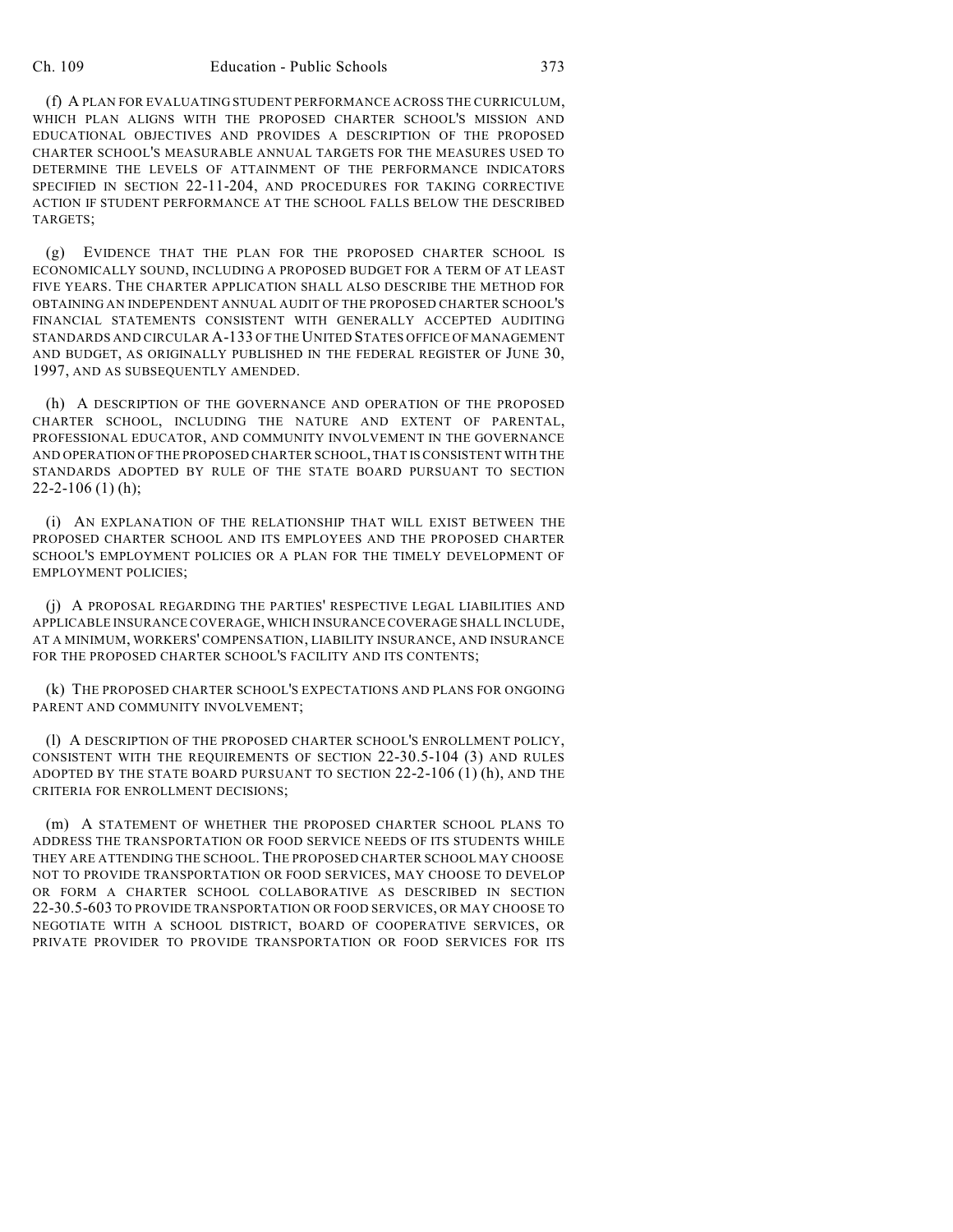STUDENTS. IF THE PROPOSED CHARTER SCHOOL CHOOSES TO PROVIDE TRANSPORTATION OR FOOD SERVICES, THE APPLICATION SHALL INCLUDE A PLAN FOR EACH PROVIDED SERVICE, WHICH PLAN, AT A MINIMUM, SHALL SPECIFICALLY ADDRESS SERVING THE NEEDS OF LOW-INCOME STUDENTS, COMPLYING WITH INSURANCE AND LIABILITY ISSUES, AND COMPLYING WITH ANY APPLICABLE STATE OR FEDERAL RULES OR REGULATIONS.

(n) A FACILITIES PLAN THAT DETAILS VIABLE FACILITIES OPTIONS THAT ARE CONSISTENT WITH SECTION 22-32-124 AND THE REASONABLE COSTS OF THE FACILITY, WHICH ARE REFLECTED IN THE PROPOSED BUDGET;

(o) A LIST OF THE WAIVERS OF STATUTE, STATE RULE, AND SCHOOL DISTRICT POLICIES THAT THE PROPOSED CHARTER SCHOOL IS REQUESTING, WHICH LIST EXPLAINS THE RATIONALE FOR EACH REQUESTED WAIVER AND THE MANNER IN WHICH THE PROPOSED CHARTER SCHOOL PLANS TO MEET THE INTENT OF THE WAIVED STATUTE, RULE, OR POLICY;

(p) POLICIESREGARDING STUDENT DISCIPLINE, EXPULSION, AND SUSPENSION THAT ARE CONSISTENT WITH THE INTENT AND PURPOSE OF SECTION 22-33-106, PROVIDE ADEQUATELY FOR THE SAFETY OF STUDENTS AND STAFF, AND PROVIDE A LEVEL OF DUE PROCESS FOR STUDENTS THAT, AT A MINIMUM, COMPLIES WITH THE REQUIREMENTS OF THE FEDERAL "INDIVIDUALS WITH DISABILITIES EDUCATION ACT", 20 U.S.C. SEC. 1400 ET SEQ.;

(q) A PLAN FOR SERVING STUDENTS WITH SPECIAL NEEDS, INCLUDING BUDGET AND STAFF REQUIREMENTS, WHICH PLAN SHALL INCLUDE IDENTIFYING AND MEETING THE LEARNING NEEDS OF AT-RISK STUDENTS, STUDENTS WITH DISABILITIES, GIFTED AND TALENTED STUDENTS, AND ENGLISH LANGUAGE LEARNERS;

(r) A DISPUTE RESOLUTION PROCESS, AS PROVIDED IN SECTION 22-30.5-107.5; AND

(s) IF THE PROPOSED CHARTER SCHOOL INTENDS TO CONTRACT WITH AN EDUCATION MANAGEMENT PROVIDER:

(I) A SUMMARY OF THE PERFORMANCE DATA FOR ALL OF THE SCHOOLS THE EDUCATION MANAGEMENT PROVIDER IS MANAGING AT THE TIME OF THE APPLICATION OR HAS MANAGED PREVIOUSLY, INCLUDING DOCUMENTATION OF ACADEMIC ACHIEVEMENT AND SCHOOL MANAGEMENT SUCCESS;

(II) AN EXPLANATION OF AND EVIDENCE DEMONSTRATING THE EDUCATION MANAGEMENT PROVIDER'S CAPACITY FOR SUCCESSFUL EXPANSION WHILE MAINTAINING QUALITY IN THE SCHOOLS IT IS MANAGING;

(III) AN EXPLANATION OF ANY EXISTING OR POTENTIAL CONFLICTS OF INTEREST BETWEEN THE GOVERNING BOARD OF THE PROPOSED CHARTER SCHOOL AND THE EDUCATION MANAGEMENT PROVIDER; AND

(IV) A COPY OF THE ACTUAL OR PROPOSED PERFORMANCE CONTRACT BETWEEN THE GOVERNING BOARD FOR THE PROPOSED CHARTER SCHOOL AND THE EDUCATION MANAGEMENT PROVIDER THAT SPECIFIES, AT A MINIMUM, THE FOLLOWINGMATERIAL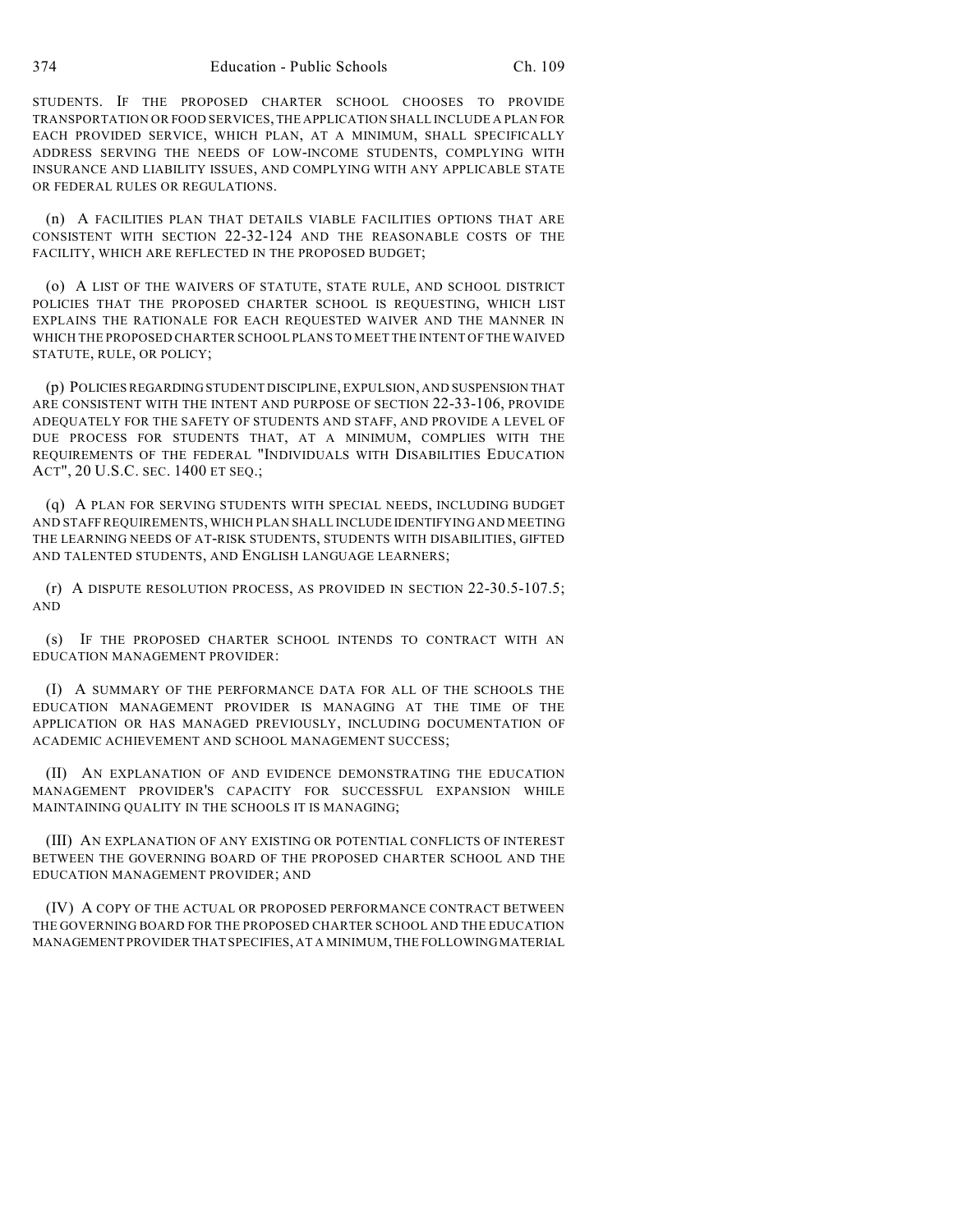TERMS:

(A) PERFORMANCE EVALUATION MEASURES;

(B) THE METHODS OF CONTRACT OVERSIGHT AND ENFORCEMENT THAT THE GOVERNING BOARD WILL APPLY;

(C) THE COMPENSATION STRUCTURE AND ALL FEES THAT THE PROPOSED CHARTER SCHOOL WILL PAY TO THE EDUCATION MANAGEMENT PROVIDER; AND

(D) THE CONDITIONS FOR CONTRACT RENEWAL AND TERMINATION.

**SECTION 2.** In Colorado Revised Statutes, 22-30.5-103, **add** (3.5) as follows:

**22-30.5-103. Definitions.** As used in this part 1, unless the context otherwise requires:

(3.5) "EDUCATION MANAGEMENT PROVIDER" MEANS A NONPROFIT, NOT-FOR-PROFIT, OR FOR-PROFIT ENTITY THAT CONTRACTS WITH A CHARTER SCHOOL TO PROVIDE, MANAGE, OR OVERSEE ALL OR SUBSTANTIALLY ALL OF THE EDUCATIONAL SERVICES PROVIDED BY THE CHARTER SCHOOL.

**SECTION 3.** In Colorado Revised Statutes, 22-30.5-107, **amend** (1) and (2) as follows:

**22-30.5-107. Charter application - process.** (1) (a) A charter applicant cannot apply to, or enter into a charter contract with, a school district unless a majority of the proposed charter school's pupils, other than on-line pupils, will reside in the chartering school district or in school districts contiguous thereto.

(b) The local board of education shall receive and review all applications for charter schools. If the local board of education does not review a charter application, it shall be deemed to have denied the charter application. Applications must be filed A CHARTER APPLICANT MUST FILE ITS APPLICATION with the local board of education by a date determined by the local board of education to be eligible for consideration for the following school year. AN APPLICATION IS CONSIDERED FILED WHEN THE SCHOOL DISTRICT ADMINISTRATION RECEIVES THE CHARTER APPLICATION FROM THE CHARTER APPLICANT EITHER IN HARD COPY OR ELECTRONICALLY. The date determined by the local board of education for filing of applications shall not be any earlier than August 15 AUGUST 1 or any later than October 1. Prior to any change in the application deadline, the local board of education shall notify THE DEPARTMENT AND each charter school applicant in the district of the proposed change by certified letter. The local board of education shall not charge any application fees.

(c) If such board finds the charter school application is incomplete, the board shall request the necessary information from the charter applicant and give the charter applicant reasonable opportunity to provide additional information to the local board of education for review. The charter school application shall be reviewed by the district accountability committee prior to consideration by the local board of education. WITHIN FIFTEEN DAYS AFTER RECEIVING A CHARTER SCHOOL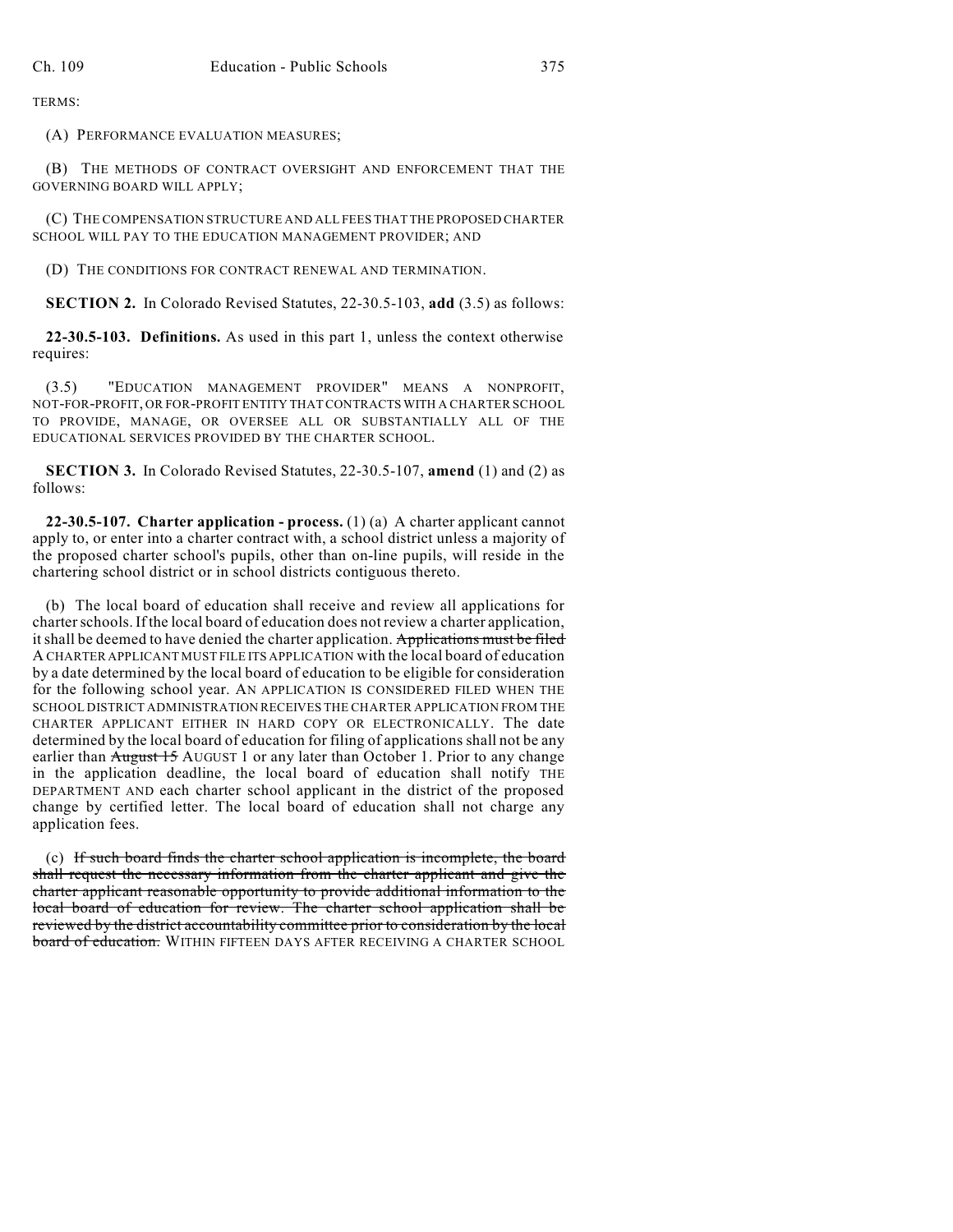APPLICATION, THE SCHOOL DISTRICT SHALL DETERMINE WHETHER THE APPLICATION CONTAINS THE MINIMUM COMPONENTS SPECIFIED IN SECTION 22-30.5-106 (1) AND IS THEREFORE COMPLETE. IF THE APPLICATION IS NOT COMPLETE, THE SCHOOL DISTRICT SHALL NOTIFY THE CHARTER APPLICANT WITHIN THE FIFTEEN-DAY PERIOD AND PROVIDE A LIST OF THE INFORMATION REQUIRED TO COMPLETE THE CHARTER APPLICATION. THE CHARTER APPLICANT HAS FIFTEEN DAYS AFTER THE DATE IT RECEIVES THE NOTICE TO PROVIDE THE REQUIRED INFORMATION TO THE LOCAL BOARD OF EDUCATION FOR REVIEW. THE LOCAL BOARD OF EDUCATION IS NOT REQUIRED TO TAKE ACTION ON THE CHARTER APPLICATION IF THE CHARTER APPLICANT DOES NOT PROVIDE THE REQUIRED INFORMATION WITHIN THE FIFTEEN-DAY PERIOD. THE SCHOOL DISTRICT MAY REQUEST ADDITIONAL INFORMATION DURINGTHE REVIEW PERIOD AND PROVIDE REASONABLE TIME FOR THE CHARTER APPLICANT TO RESPOND. THE SCHOOL DISTRICT MAY, BUT IS NOT REQUIRED TO, ACCEPT ANY ADDITIONAL INFORMATION THE CHARTER APPLICANT PROVIDES THAT THE SCHOOL DISTRICT DOES NOT REQUEST. THE DISTRICT ACCOUNTABILITY COMMITTEE SHALL REVIEW THE COMPLETE CHARTER SCHOOL APPLICATION AT LEAST FIFTEEN DAYS, IF POSSIBLE, BEFORE THE LOCAL BOARD OF EDUCATION TAKES ACTION ON THE APPLICATION.

(2) After giving reasonable public notice, the local board of education shall hold community meetings in the affected areas or the entire school district to obtain information to assist the local board of education in its decision to approve a charter school application. The local board of education shall rule by resolution on the application for a charter school in a public hearing, upon reasonable public notice, within seventy-five NINETY days after receiving the application filed pursuant to subsection (1) of this section. All negotiations between the charter school and the local board of education on the contract shall be concluded by, and all terms of the contract agreed upon, no later than ninety days after the local board of education rules by resolution on the application for a charter school.

**SECTION 4.** In Colorado Revised Statutes, **amend** 22-30.5-110 as follows:

**22-30.5-110. Charter schools - term - renewal of charter - grounds for nonrenewal or revocation.** (1) (a) WHEN A LOCAL BOARD OF EDUCATION APPROVES a new charter application, shall be approved by a local board of education for THE CHARTER IS AUTHORIZED FOR a period of at least three FOUR years. A charter may be renewed THE LOCAL BOARD OF EDUCATION AND THE CHARTER SCHOOL MAY RENEW THE CHARTER for successive periods AS PROVIDED IN THIS SECTION.

(b) DURING THE TERM OF A CHARTER, THE SCHOOL DISTRICT SHALL ANNUALLY REVIEW THE CHARTER SCHOOL'S PERFORMANCE. AT A MINIMUM, THE REVIEW INCLUDES THE CHARTER SCHOOL'S PROGRESS IN MEETING THE OBJECTIVES IDENTIFIED IN THE PLAN THE CHARTER SCHOOL IS REQUIRED TO IMPLEMENT PURSUANT TO SECTION 22-11-210 AND THE RESULTS OF THE CHARTER SCHOOL'S MOST RECENT ANNUAL FINANCIAL AUDIT. THE SCHOOL DISTRICT SHALL PROVIDE TO THE CHARTER SCHOOL WRITTEN FEEDBACK FROM THE REVIEW AND SHALL INCLUDE THE RESULTS OFTHE CHARTER SCHOOL'S ANNUALREVIEW IN THE BODY OF EVIDENCE THAT THE LOCAL BOARD OF EDUCATION TAKES INTO ACCOUNT IN DECIDING WHETHER TO RENEW OR REVOKE THE CHARTER AND THAT SUPPORTS THE RENEGOTIATION OF THE CHARTER CONTRACT.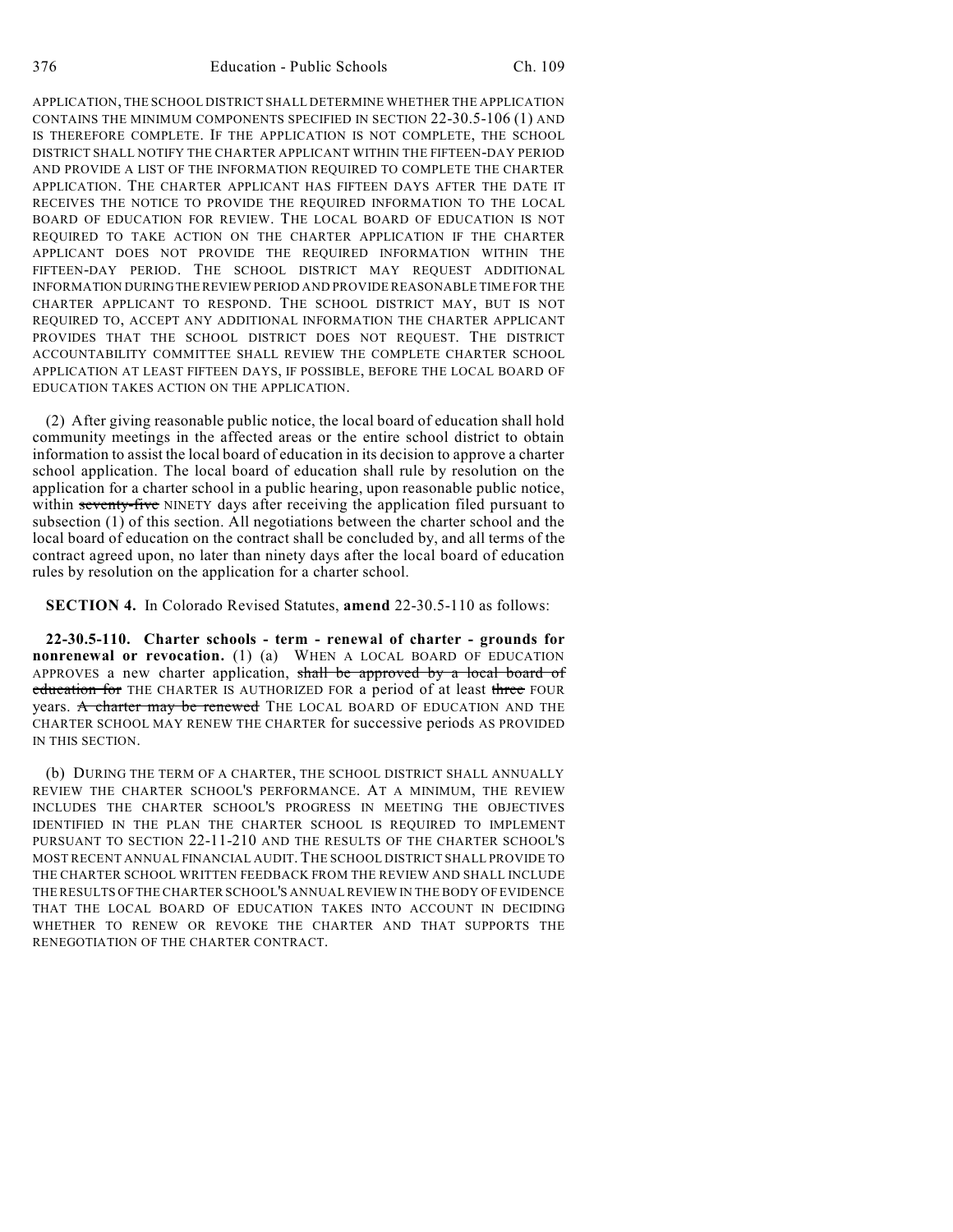(1.3) EACH SCHOOL DISTRICT SHALL ADOPT AND REVISE AS NECESSARY PROCEDURES AND TIMELINES FOR THE CHARTER-RENEWAL PROCESS, WHICH PROCEDURES AND TIMELINES ARE IN CONFORMANCE WITH THE REQUIREMENTS OF THIS PART 1. EACH SCHOOL DISTRICT SHALL ENSURE THAT EACH OF THE CHARTER SCHOOLS AUTHORIZED BY THE DISTRICT RECEIVES A COPY OF THE DISTRICT'S CHARTER RENEWAL PROCEDURES AND TIMELINES AND ANY REVISIONS TO THE PROCEDURES AND TIMELINES.

(1.5) No later than December 1 of the year prior to the year in which the charter expires, the governing body of a charter school shall submit a renewal application to the chartering local board of education. The chartering local board of education shall rule by resolution on the renewal application no later than February 1 of the year in which the charter expires, or by a mutually agreed upon date.

(2) A charter school renewal application submitted to the chartering local board of education shall contain:

(a) A report on the progress of the charter school in achieving the goals, objectives, pupil performance standards, contentstandards, targets for the measures used to determine the levels of attainment of the performance indicators, and other terms of the charter contract and the results achieved by the charter school's students on the assessments administered through the Colorado student assessment program; and

(b) A financial statement that discloses the costs of administration, instruction, and other spending categories for the charter school that is understandable to the general public and that will allow comparison of such costs to other schools or other comparable organizations, in a format required by the state board of education; AND

(c) Repealed.

(d) ANY INFORMATION OR MATERIAL RESULTING FROM THE CHARTER SCHOOL'S ANNUAL REVIEWS AS DESCRIBED IN SUBSECTION (1) OF THIS SECTION.

(3) A charter may be revoked or not renewed by the chartering local board of education if it determines that the charter school did any of the following:

(a) Committed a material violation of any of the conditions, standards, or procedures set forth in the charter contract;

(b) Failed to meet or make reasonable ADEQUATE progress toward achievement of the goals, objectives, content standards, pupil performance standards, targets for the measures used to determine the levels of attainment of the performance indicators, applicable federal requirements, or other terms identified in the charter contract;

(c) Failed to meet generally accepted standards of fiscal management; or

(d) Violated any provision of law from which the charter school was not specifically exempted.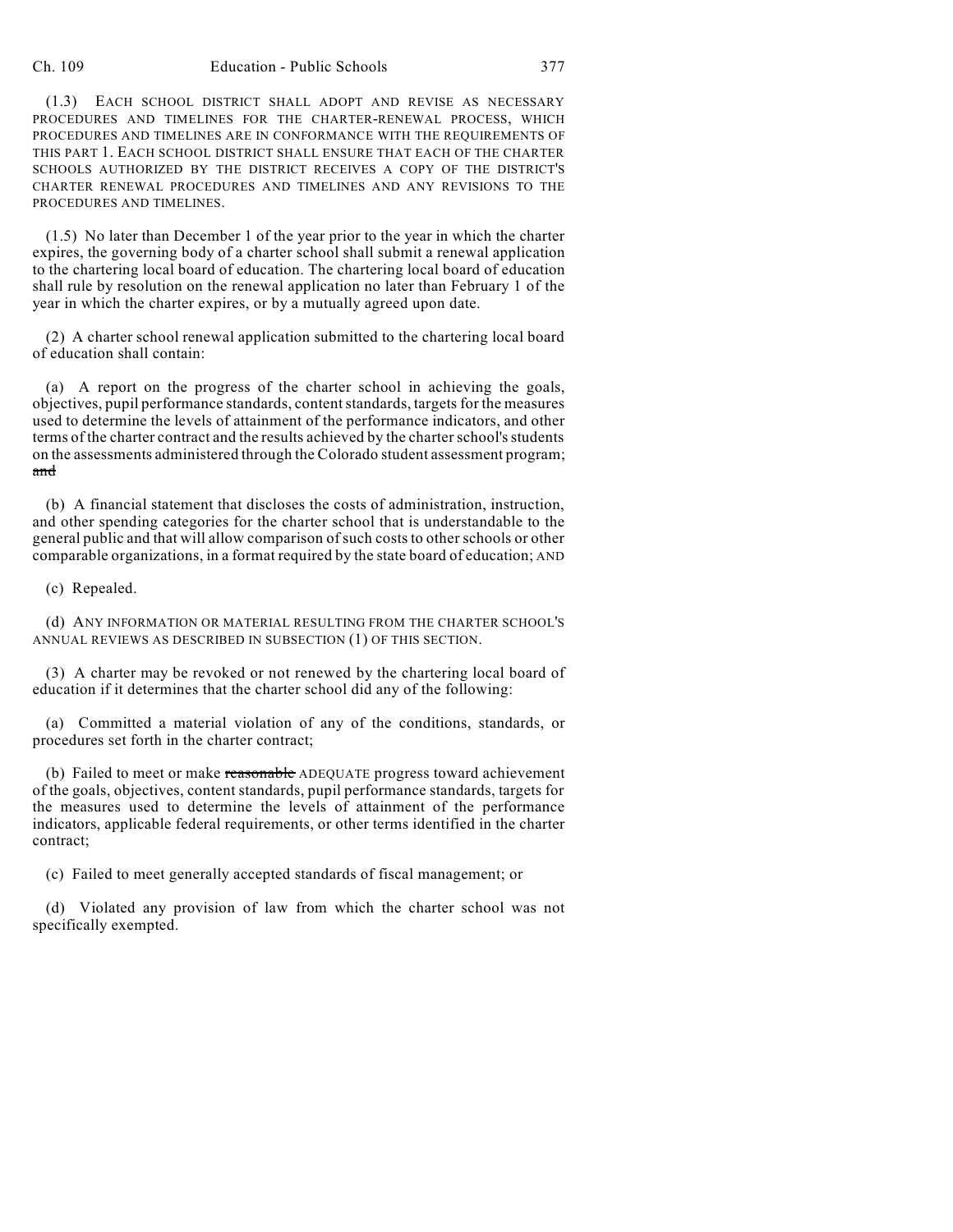(3.5) IF A CHARTER SCHOOL IS REQUIRED TO IMPLEMENT A TURNAROUND PLAN PURSUANT TO SECTION 22-11-210 (2) FOR A SECOND CONSECUTIVE SCHOOL YEAR, THE CHARTER SCHOOL SHALL PRESENT TO ITS AUTHORIZING LOCAL BOARD OF EDUCATION, IN ADDITION TO THE TURNAROUND PLAN, A SUMMARY OF THE CHANGES MADE BY THE CHARTER SCHOOL TO IMPROVE ITS PERFORMANCE, THE PROGRESS MADE IN IMPLEMENTING THE CHANGES, AND EVIDENCE, AS REQUESTED BY THE LOCAL BOARD OF EDUCATION, THAT THE CHARTER SCHOOL IS MAKING SUFFICIENT IMPROVEMENT TO ATTAIN A HIGHER ACCREDITATION CATEGORY WITHIN TWO SCHOOL YEARS OR SOONER. IF THE LOCAL BOARD OF EDUCATION FINDS THAT THE CHARTER SCHOOL'S EVIDENCE OF IMPROVEMENT IS NOT SUFFICIENT OR IF THE CHARTER SCHOOL IS REQUIRED TO IMPLEMENT A TURNAROUND PLAN FOR A THIRD CONSECUTIVE SCHOOL YEAR, THE LOCAL BOARD OF EDUCATION MAY REVOKE THE SCHOOL'S CHARTER.

(4) (Deleted by amendment, L. 2004, p. 1582, § 9, effective June 3, 2004.)

(4.5) (a) AT LEAST FIFTEEN DAYS PRIOR TO THE DATE ON WHICH A LOCAL BOARD OF EDUCATION WILL CONSIDER WHETHER TO REVOKE OR RENEW A CHARTER, THE SCHOOL DISTRICT SHALL PROVIDE TO THE LOCAL BOARD OF EDUCATION AND THE CHARTER SCHOOL A WRITTEN RECOMMENDATION, INCLUDING THE REASONS SUPPORTING THE RECOMMENDATION,CONCERNING WHETHER TO REVOKE OR RENEW THE CHARTER.

(b) If a local board of education revokes or does not renew a charter, the board shall state its reasons for the revocation or nonrenewal.

(5) A decision to revoke or not to renew a charter may be appealed or facilitation may be sought pursuant to the provisions of section 22-30.5-108 IF A LOCAL BOARD OF EDUCATION REVOKES OR DOES NOT RENEW A CHARTER, THE CHARTER SCHOOL MAY APPEAL THE DECISION PURSUANT TO SECTION 22-30.5-108.

(6) EACH SCHOOL DISTRICT SHALL ADOPT PROCEDURES FOR CLOSING A CHARTER SCHOOL FOLLOWING REVOCATION OR NONRENEWAL OF THE CHARTER SCHOOL'S CHARTER. AT A MINIMUM, THE PROCEDURES SHALL ENSURE THAT:

(a) WHEN PRACTICABLE AND IN THE BEST INTEREST OF THE STUDENTS OF THE CHARTER SCHOOL, THE CHARTER SCHOOL CONTINUES TO OPERATE THROUGH THE END OF THE SCHOOL YEAR. IF THE SCHOOL DISTRICT DETERMINES IT IS NECESSARY TO CLOSE THE CHARTER SCHOOL PRIOR TO THE END OF THE SCHOOL YEAR, THE SCHOOL DISTRICT SHALL WORK WITH THE CHARTER SCHOOL TO DETERMINE AN EARLIER CLOSURE DATE.

(b) THE SCHOOL DISTRICT WORKS WITH THE PARENTS OF THE STUDENTS WHO ARE ENROLLED IN THE CHARTER SCHOOL WHEN THE CHARTER IS REVOKED OR NOT RENEWED TO ENSURE THAT THE STUDENTS ARE ENROLLED IN SCHOOLS THAT MEET THEIR EDUCATIONAL NEEDS; AND

(c) THE CHARTER SCHOOL MEETS ITS FINANCIAL, LEGAL, AND REPORTING OBLIGATIONS DURING THE PERIOD THAT THE CHARTER SCHOOL IS CONCLUDING OPERATIONS.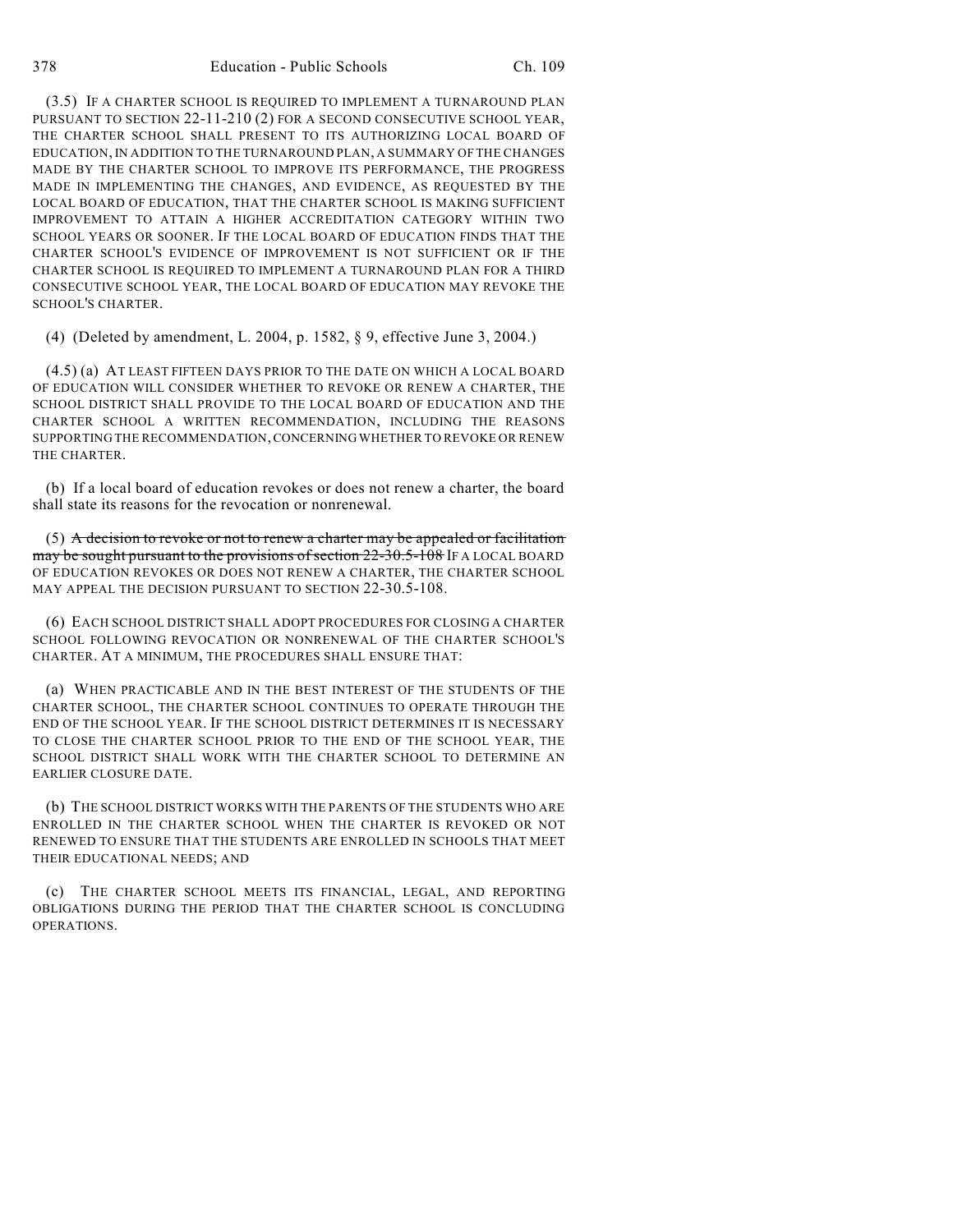**SECTION 5.** In Colorado Revised Statutes, 22-30.5-509, **repeal and reenact, with amendments,** (1) as follows:

**22-30.5-509. Institute charter school application - contents.** (1) THE INSTITUTE CHARTER SCHOOL APPLICATION IS A PROPOSED AGREEMENT UPON WHICH THE INSTITUTE CHARTER APPLICANT AND THE INSTITUTE NEGOTIATE A CHARTER CONTRACT. AT A MINIMUM, EACH INSTITUTE CHARTER SCHOOL APPLICATION INCLUDES:

(a) AN EXECUTIVE SUMMARY THAT OUTLINES THE ELEMENTS OF THE APPLICATION AND PROVIDES AN OVERVIEW OF THE PROPOSED INSTITUTE CHARTER SCHOOL;

(b) THE VISION AND MISSION STATEMENTS OF THE PROPOSED INSTITUTE CHARTER SCHOOL;

(c) THE GOALS, OBJECTIVES, AND STUDENT PERFORMANCE STANDARDS THE PROPOSED INSTITUTE CHARTER SCHOOL EXPECTS TO ACHIEVE, INCLUDING BUT NOT LIMITED TO THE PERFORMANCE INDICATORS SPECIFIED IN SECTION 22-11-204 AND APPLICABLE STANDARDS AND GOALS SPECIFIED IN FEDERAL LAW;

(d) EVIDENCE THAT AN ADEQUATE NUMBER OF PARENTS AND PUPILS SUPPORT THE FORMATION OF AN INSTITUTE CHARTER SCHOOL;

(e) DESCRIPTIONS OFTHE PROPOSED INSTITUTE CHARTER SCHOOL'S EDUCATIONAL PROGRAM, STUDENT PERFORMANCE STANDARDS, AND CURRICULUM;

(f) A PLAN FOR EVALUATING STUDENT PERFORMANCE ACROSS THE CURRICULUM, WHICH PLAN ALIGNS WITH THE PROPOSED INSTITUTE CHARTER SCHOOL'S MISSION AND EDUCATIONAL OBJECTIVES AND PROVIDES A DESCRIPTION OF THE PROPOSED INSTITUTE CHARTER SCHOOL'S MEASURABLE ANNUAL TARGETS FOR THE MEASURES USED TO DETERMINE THE LEVELS OF ATTAINMENT OF THE PERFORMANCE INDICATORS SPECIFIED IN SECTION 22-11-204 AND PROCEDURES FOR TAKING CORRECTIVE ACTION IF STUDENT PERFORMANCE AT THE SCHOOL FALLS BELOW THE DESCRIBED TARGETS;

(g) EVIDENCE THAT THE PLAN FOR THE PROPOSED INSTITUTE CHARTER SCHOOL IS ECONOMICALLY SOUND, INCLUDING A PROPOSED BUDGET FOR A TERM OF AT LEAST FIVE YEARS. THE INSTITUTE CHARTER APPLICATION SHALL ALSO DESCRIBE THE METHOD FOR OBTAINING AN INDEPENDENT ANNUAL AUDIT OF THE PROPOSED INSTITUTE CHARTER SCHOOL'S FINANCIAL STATEMENTS CONSISTENT WITH GENERALLY ACCEPTED AUDITING STANDARDS AND CIRCULAR A-133 OFTHE UNITED STATES OFFICE OF MANAGEMENT AND BUDGET, AS ORIGINALLY PUBLISHED IN THE FEDERAL REGISTER OF JUNE 30, 1997, AND AS SUBSEQUENTLY AMENDED.

(h) A DESCRIPTION OF THE GOVERNANCE AND OPERATION OF THE PROPOSED INSTITUTE CHARTER SCHOOL, INCLUDING THE NATURE AND EXTENT OF PARENTAL, PROFESSIONAL EDUCATOR, AND COMMUNITY INVOLVEMENT IN THE GOVERNANCE AND OPERATION OF THE PROPOSED INSTITUTE CHARTER SCHOOL, THAT IS CONSISTENT WITH THE STANDARDS ADOPTED BY RULE OF THE STATE BOARD PURSUANT TO SECTION 22-2-106 (1) (h);

(i) AN EXPLANATION OF THE RELATIONSHIP THAT WILL EXIST BETWEEN THE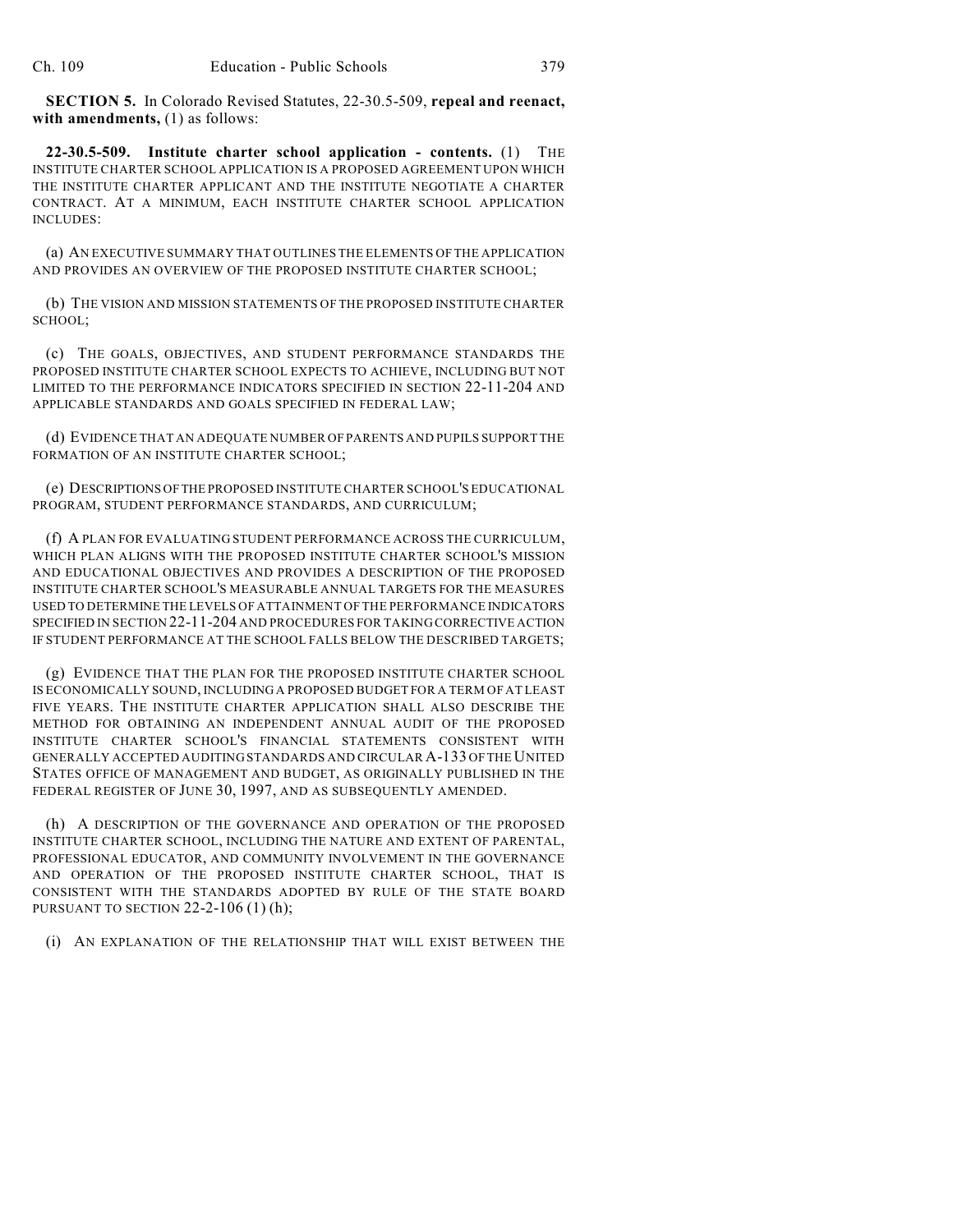PROPOSED INSTITUTE CHARTER SCHOOL AND ITS EMPLOYEES AND THE PROPOSED INSTITUTE CHARTER SCHOOL'S EMPLOYMENT POLICIES;

(j) A PROPOSAL REGARDING THE PARTIES' RESPECTIVE LEGAL LIABILITIES AND APPLICABLE INSURANCE COVERAGE, WHICH INSURANCE COVERAGE SHALL INCLUDE, AT A MINIMUM, WORKERS' COMPENSATION, LIABILITY INSURANCE, AND INSURANCE FOR THE PROPOSED INSTITUTE CHARTER SCHOOL'S FACILITY AND ITS CONTENTS;

(k) THE PROPOSED INSTITUTE CHARTER SCHOOL'S EXPECTATIONS AND PLANS FOR ONGOING PARENT AND COMMUNITY INVOLVEMENT;

(l) A DESCRIPTION OF THE PROPOSED INSTITUTE CHARTER SCHOOL'S ENROLLMENT POLICY, CONSISTENT WITH THE REQUIREMENTS OF SECTION 22-30.5-507 (3) AND RULES ADOPTED BY THE STATE BOARD PURSUANT TO SECTION 22-2-106 (1)(h), AND THE CRITERIA FOR ENROLLMENT DECISIONS;

(m) A STATEMENT OF WHETHER THE PROPOSED INSTITUTE CHARTER SCHOOL PLANS TO ADDRESS THE TRANSPORTATION OR FOOD SERVICE NEEDS OF ITS STUDENTS WHILE THEY ARE ATTENDING THE SCHOOL. THE PROPOSED INSTITUTE CHARTER SCHOOL MAY CHOOSE NOT TO PROVIDE TRANSPORTATION OR FOOD SERVICES, MAY CHOOSE TO DEVELOP OR FORM A CHARTER SCHOOL COLLABORATIVE AS DESCRIBED IN SECTION 22-30.5-603 TO PROVIDE TRANSPORTATION OR FOOD SERVICES, OR MAY CHOOSE TO NEGOTIATE WITH A SCHOOL DISTRICT, BOARD OF COOPERATIVE SERVICES, OR PRIVATE PROVIDER TO PROVIDE TRANSPORTATION OR FOOD SERVICES FOR ITS STUDENTS. IF THE PROPOSED INSTITUTE CHARTER SCHOOL CHOOSES TO PROVIDE TRANSPORTATION OR FOOD SERVICES, THE APPLICATION SHALL INCLUDE A PLAN FOR EACH PROVIDED SERVICE, WHICH PLAN, AT A MINIMUM, SHALL SPECIFICALLY ADDRESS SERVING THE NEEDS OF LOW-INCOME AND ACADEMICALLY LOW-ACHIEVING STUDENTS, COMPLYING WITH INSURANCE AND LIABILITY ISSUES, AND COMPLYING WITH ANY APPLICABLE STATE OR FEDERAL RULES OR REGULATIONS.

(n) A FACILITIES PLAN THAT DETAILS VIABLE FACILITIES OPTIONS THAT ARE CONSISTENT WITH SECTION 22-32-124 AND THAT INCLUDES THE REASONABLE COSTS OF THE FACILITY, WHICH ARE REFLECTED IN THE PROPOSED BUDGET;

(o) A LIST OF THE WAIVERS OF STATUTE AND STATE RULES THAT THE PROPOSED INSTITUTE CHARTER SCHOOL IS REQUESTING, WHICH LIST EXPLAINS THE RATIONALE FOR EACH REQUESTED WAIVER AND THE MANNER IN WHICH THE PROPOSED INSTITUTE CHARTER SCHOOL PLANS TO MEET THE INTENT OF THE WAIVED STATUTE OR RULE;

(p) POLICIESREGARDING STUDENT DISCIPLINE, EXPULSION, AND SUSPENSION THAT ARE CONSISTENT WITH THE INTENT AND PURPOSE OF SECTION 22-33-106, PROVIDE ADEQUATELY FOR THE SAFETY OF STUDENTS AND STAFF, AND PROVIDE A LEVEL OF DUE PROCESS FOR STUDENTS THAT, AT A MINIMUM, COMPLIES WITH THE REQUIREMENTS OF THE FEDERAL "INDIVIDUALS WITH DISABILITIES EDUCATION ACT", 20 U.S.C. SEC. 1400 ET SEQ.;

(q) A PLAN FOR SERVING STUDENTS WITH SPECIAL NEEDS, INCLUDING BUDGET AND STAFF REQUIREMENTS, WHICH PLAN SHALL INCLUDE IDENTIFYING AND MEETING THE LEARNING NEEDS OF AT-RISK STUDENTS, STUDENTS WITH DISABILITIES, GIFTED AND TALENTED STUDENTS, AND ENGLISH LANGUAGE LEARNERS;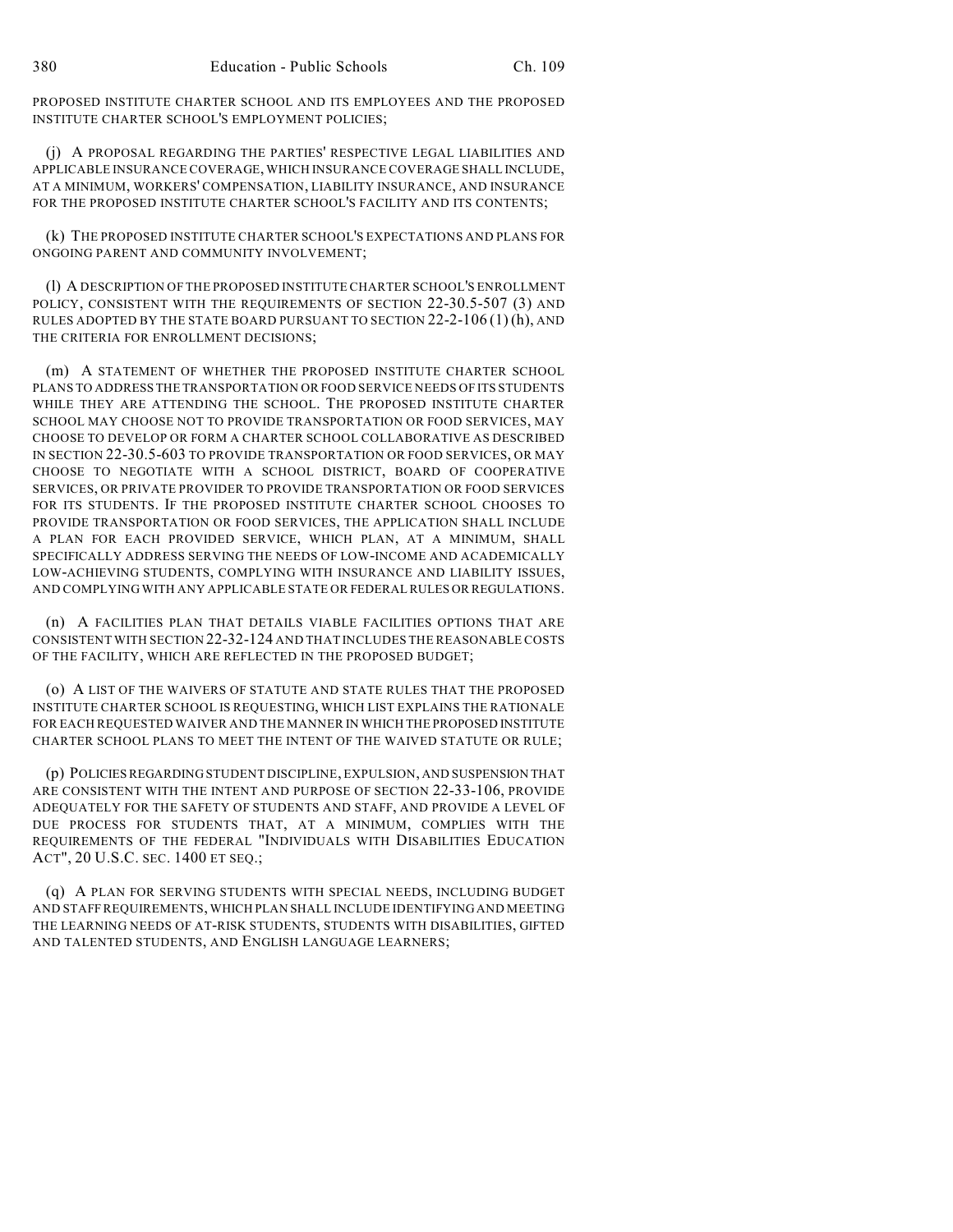(r) A DISPUTE RESOLUTION PROCESS, AS PROVIDED IN SECTION 22-30.5-107.5; AND

(s) IF THE PROPOSED INSTITUTE CHARTER SCHOOL INTENDS TO CONTRACT WITH AN EDUCATION MANAGEMENT PROVIDER:

(I) A SUMMARY OF THE PERFORMANCE DATA FOR ALL OF THE SCHOOLS THE EDUCATION MANAGEMENT PROVIDER IS MANAGING AT THE TIME OF THE APPLICATION OR HAS MANAGED PREVIOUSLY, INCLUDING DOCUMENTATION OF ACADEMIC ACHIEVEMENT AND SCHOOL MANAGEMENT SUCCESS;

(II) AN EXPLANATION OF AND EVIDENCE DEMONSTRATING THE EDUCATION MANAGEMENT PROVIDER'S CAPACITY FOR SUCCESSFUL EXPANSION WHILE MAINTAINING QUALITY IN THE SCHOOLS IT IS MANAGING;

(III) AN EXPLANATION OF ANY EXISTING OR POTENTIAL CONFLICTS OF INTEREST BETWEEN THE GOVERNING BOARD OF THE PROPOSED INSTITUTE CHARTER SCHOOL AND THE EDUCATION MANAGEMENT PROVIDER; AND

(IV) A COPY OF THE ACTUAL OR PROPOSED PERFORMANCE CONTRACT BETWEEN THE GOVERNING BOARD FOR THE PROPOSED INSTITUTE CHARTER SCHOOL AND THE EDUCATION MANAGEMENT PROVIDER THAT SPECIFIES, AT A MINIMUM, THE FOLLOWING MATERIAL TERMS:

(A) PERFORMANCE EVALUATION MEASURES;

(B) THE METHODS OF CONTRACT OVERSIGHT AND ENFORCEMENT THAT THE GOVERNING BOARD WILL APPLY;

(C) THE COMPENSATION STRUCTURE AND ALL FEES THAT THE PROPOSED INSTITUTE CHARTER SCHOOL WILL PAY TO THE EDUCATION MANAGEMENT PROVIDER; AND

(D) THE CONDITIONS FOR CONTRACT RENEWAL AND TERMINATION.

**SECTION 6.** In Colorado Revised Statutes, 22-30.5-502, **add** (4.5) as follows:

**22-30.5-502. Definitions.** As used in this part 5, unless the context otherwise requires:

(4.5) "EDUCATION MANAGEMENT PROVIDER" MEANS A NONPROFIT, NOT-FOR-PROFIT, OR FOR-PROFIT ENTITY THAT CONTRACTS WITH AN INSTITUTE CHARTER SCHOOL TO PROVIDE, MANAGE, OR OVERSEE ALL OR SUBSTANTIALLY ALL OF THE EDUCATIONAL SERVICES PROVIDED BY THE INSTITUTE CHARTER SCHOOL.

**SECTION 7.** In Colorado Revised Statutes, 22-30.5-510, **amend** (1) (a) and (2) (b) as follows:

**22-30.5-510. Institute charter school application - process - rule-making.** (1) (a) Except as otherwise provided in section 22-30.5-506 (2), the institute shall receive and review all applications for institute charter schools. An application for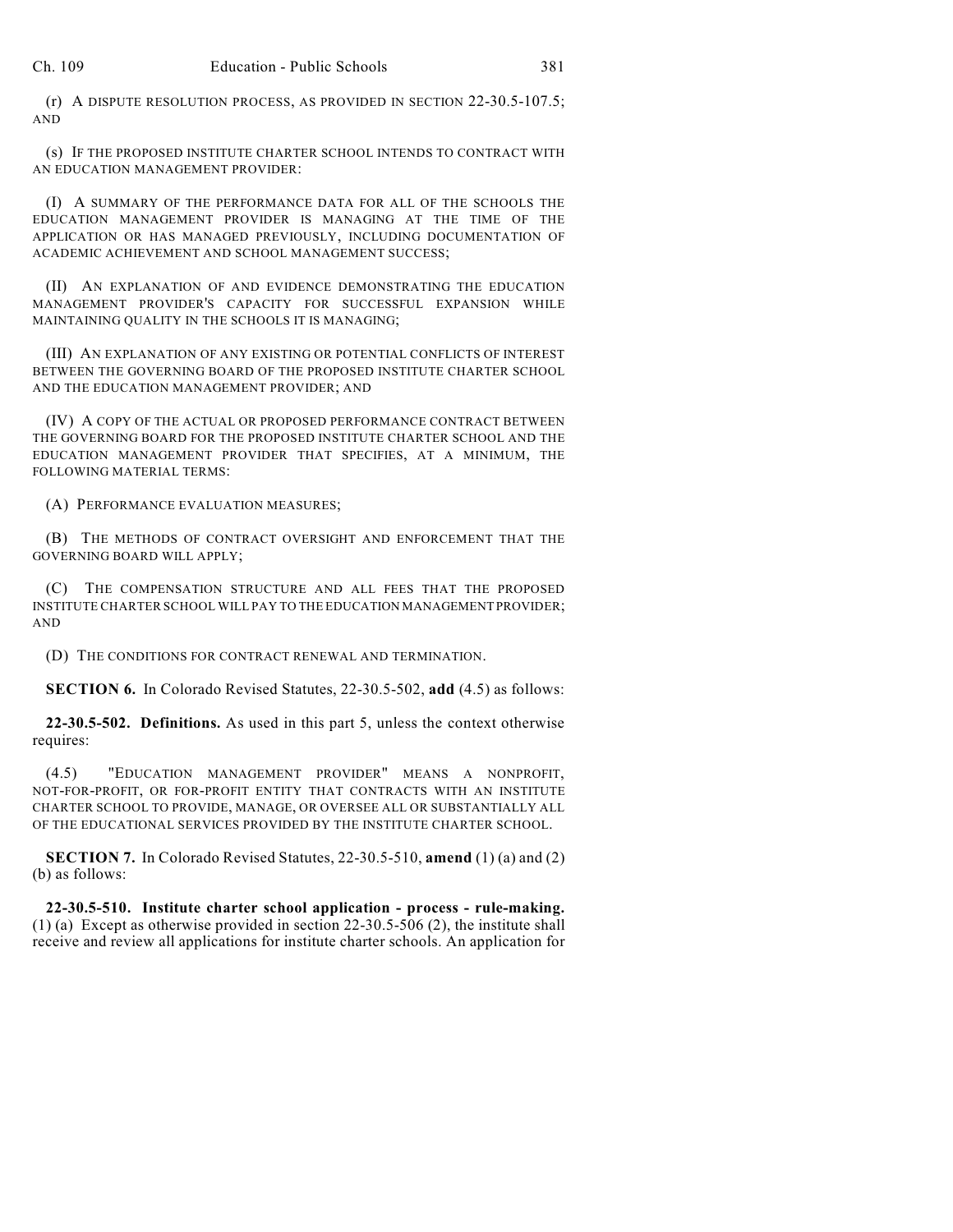an institute charter school may be submitted by one or more individuals, by a nonprofit, governmental, or other entity or organization, or by an existing charter school authorized by a district. An entity applying for an institute charter school shall file an application with the institute by a date determined by rule of the institute board to be eligible for consideration for the following school year. AN APPLICATION IS CONSIDERED FILED WHEN THE INSTITUTE RECEIVES THE INSTITUTE CHARTER APPLICATION FROM THE INSTITUTE CHARTER APPLICANT EITHER IN HARD COPY OR ELECTRONICALLY. Prior to any change in the application deadline, the institute shall notify each known institute charter school applicant of the proposed change by certified letter. If the institute finds the institute charter school application is incomplete, the institute shall request the necessary information from the applicant. WITHIN FIFTEEN DAYS AFTER RECEIVING AN INSTITUTE CHARTER SCHOOL APPLICATION, THE INSTITUTE SHALL DETERMINE WHETHER THE APPLICATION CONTAINS THE MINIMUM COMPONENTS SPECIFIED IN SECTION 22-30.5-509 (1) AND IS THEREFORE COMPLETE. IF THE APPLICATION IS NOT COMPLETE, THE INSTITUTE SHALL NOTIFY THE APPLICANT WITHIN THE FIFTEEN-DAY PERIOD AND PROVIDE A LIST OF THE INFORMATION REQUIRED TO COMPLETE THE INSTITUTE CHARTER APPLICATION. THE APPLICANT HAS FIFTEEN DAYS AFTER THE DATE IT RECEIVES THE NOTICE TO PROVIDE THE REQUIRED INFORMATION TO THE INSTITUTE FOR REVIEW. THE INSTITUTE IS NOT REQUIRED TO TAKE ACTION ON THE INSTITUTE CHARTER APPLICATION IF THE APPLICANT DOES NOT PROVIDE THE REQUIRED INFORMATION WITHIN THE FIFTEEN-DAY PERIOD. THE INSTITUTE MAY REQUEST ADDITIONAL INFORMATION DURING THE REVIEW PERIOD AND PROVIDE REASONABLE TIME FOR THE APPLICANT TO RESPOND. THE INSTITUTE MAY, BUT IS NOT REQUIRED TO, ACCEPT ANY ADDITIONAL INFORMATION THE APPLICANT PROVIDES THAT THE INSTITUTE DOES NOT REQUEST.

(2) (b) The institute board shall rule by resolution on the application for an institute charter school in a public hearing, following reasonable public notice, within seventy-five NINETY days after receiving the application filed pursuant to subsection (1) of this section. At the public hearing, prior to adopting the resolution, the institute board shall make available to persons in attendance at the hearing a written summary of the testimony received at the meeting held pursuant to paragraph (a) of this subsection (2) and, on the record, shall consider the testimony and its application to the institute board's decision.

**SECTION 8.** In Colorado Revised Statutes, **amend** 22-30.5-511 as follows:

**22-30.5-511. Institute charter schools - term - renewal of contract - grounds for nonrenewal or revocation - appeal.** (1) (a) THE INSTITUTE MAY APPROVE a new charter contract for an institute charter school may be approved for succeeding periods of at least three academic years but not more than five FOR A PERIOD OF FOUR academic years, and the INSTITUTE MAY RENEW THE charter contract may be renewed for a period SUCCEEDING PERIODS not to exceed five academic years.

(b) Notwithstanding the provisions of paragraph (a) of this subsection (1) to the contrary, an institute charter school and the institute may agree to extend the length of the charter contract beyond five academic years for the purpose of enhancing the terms of any lease or financial obligation.

(2) An institute charter school shall submit an annual report to the institute on the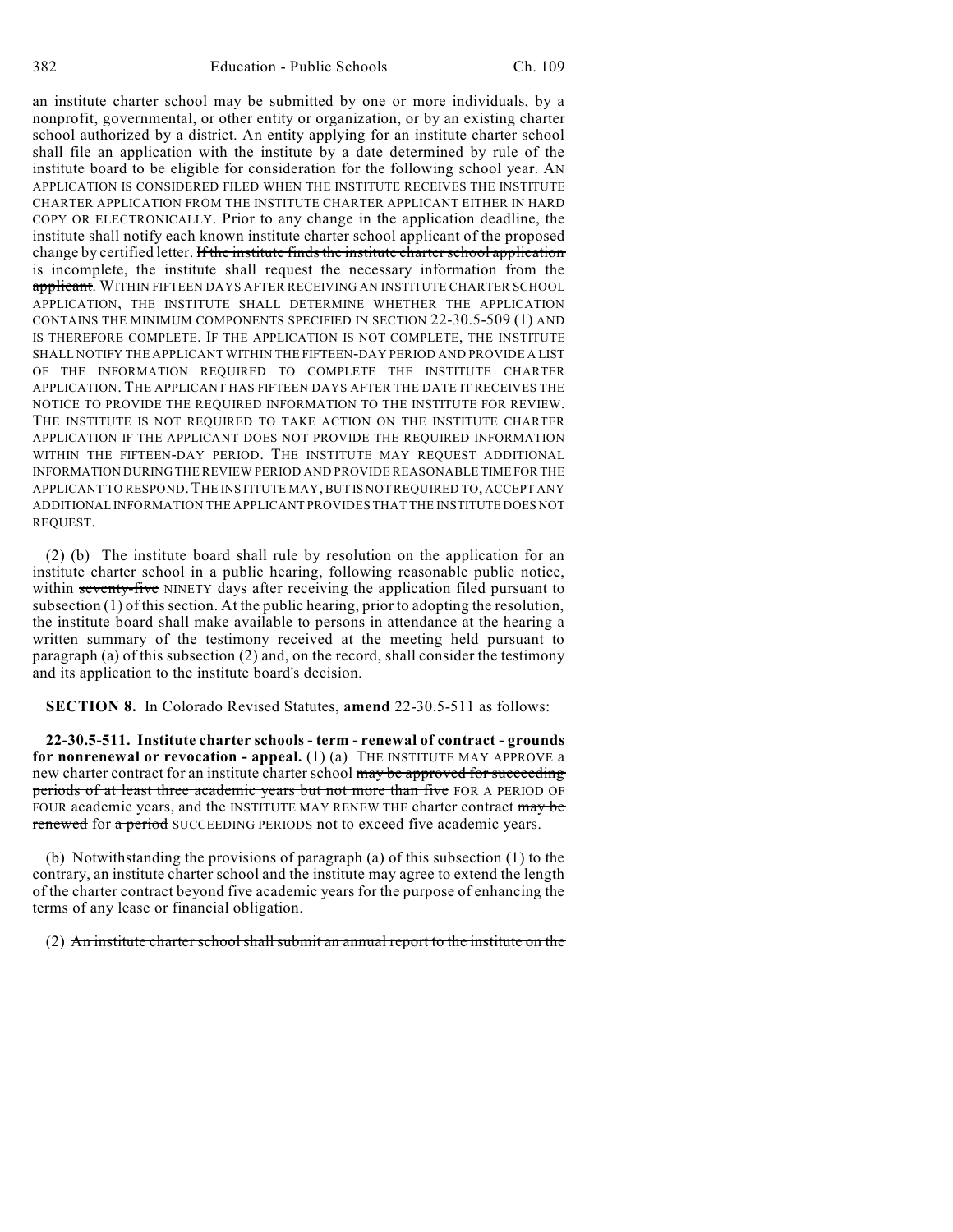institute charter school's progress in achieving the goals, objectives, pupil performance standards, content standards, targets for the measures used to determine the levels of attainment of the performance indicators, and other terms of the pending charter contract. The institute shall consider, during the review of a renewal application, the annual reports submitted by the institute charter school during the term of the pending charter contract. DURING THE TERM OF A CHARTER CONTRACT, THE INSTITUTE SHALL ANNUALLY REVIEW THE INSTITUTE CHARTER SCHOOL'S PERFORMANCE. AT A MINIMUM, THE REVIEW INCLUDES THE INSTITUTE CHARTER SCHOOL'S PROGRESS IN MEETING THE OBJECTIVES IDENTIFIED IN THE PLAN THE INSTITUTE CHARTER SCHOOL ISREQUIRED TO IMPLEMENT PURSUANT TO SECTION 22-11-210 AND THE RESULTS OF THE INSTITUTE CHARTER SCHOOL'S MOST RECENT ANNUAL FINANCIAL AUDIT. THE INSTITUTE SHALL PROVIDE TO THE INSTITUTE CHARTER SCHOOL WRITTEN FEEDBACK FROM THE REVIEW AND SHALL INCLUDE THE RESULTS OF THE INSTITUTE CHARTER SCHOOL'S ANNUAL REVIEW IN THE BODY OF EVIDENCE THAT THE INSTITUTE BOARD TAKES INTO ACCOUNT IN DECIDING WHETHER TO RENEW OR REVOKE THE CHARTER CONTRACT AND THAT SUPPORTS THE RENEGOTIATION OF THE CHARTER CONTRACT.

(2.5) THE INSTITUTE SHALL ADOPT AND REVISE AS NECESSARY PROCEDURES AND TIMELINES FOR THE CHARTER-RENEWAL PROCESS, WHICH PROCEDURES AND TIMELINES ARE IN CONFORMANCE WITH THE REQUIREMENTS OF THIS PART 5. THE INSTITUTE SHALL ENSURE THAT EACH OF THE INSTITUTE CHARTER SCHOOLS RECEIVES A COPY OF THE INSTITUTE'S CHARTER RENEWAL PROCEDURES AND TIMELINES AND ANY REVISIONS TO THE PROCEDURES AND TIMELINES.

(3) The institute board may revoke or deny renewal of a charter contract if the institute board determines that the institute charter school did any of the following:

(a) Committed a material violation of any of the conditions, standards, or procedures set forth in the charter contract of the institute charter school;

(b) Failed to meet or make reasonable ADEQUATE progress toward achievement of the content standards, pupil performance standards, or targets for the measures used to determine the levels of attainment of the performance indicators identified in the charter contract of the institute charter school;

(c) Was required to adopt a turnaround plan and the state board recommended pursuant to section 22-11-210 that the institute charter school be restructured;

(d) Failed to meet generally accepted standards of fiscal management; or

(e) Violated any provision of law from which the institute charter school was not specifically exempted.

(4) In addition, the institute board may deny renewal of a charter contract upon a determination by the institute board that it is not in the best interests of the pupils attending the institute charter school to continue the operation of the institute charter school.

(4.5) IF AN INSTITUTE CHARTER SCHOOL IS REQUIRED TO IMPLEMENT A TURNAROUND PLAN PURSUANT TO SECTION 22-11-210 (2) FOR A SECOND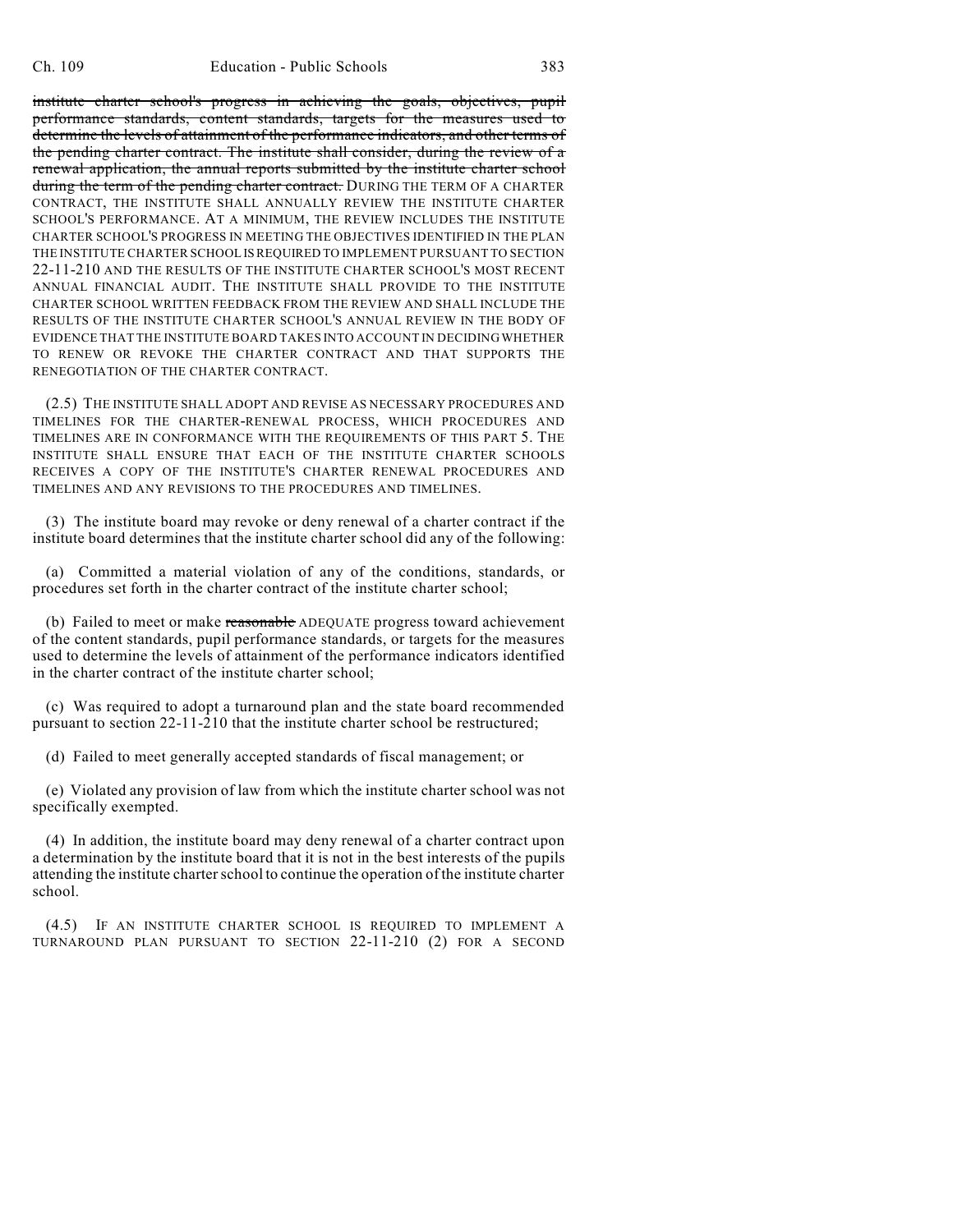CONSECUTIVE SCHOOL YEAR, THE INSTITUTE CHARTER SCHOOL SHALL PRESENT TO THE INSTITUTE BOARD, IN ADDITION TO THE TURNAROUND PLAN, A SUMMARY OF THE CHANGES MADE BY THE INSTITUTE CHARTER SCHOOL TO IMPROVE ITS PERFORMANCE, THE PROGRESS MADE IN IMPLEMENTING THE CHANGES, AND EVIDENCE, AS REQUESTED BY THE INSTITUTE BOARD, THAT THE INSTITUTE CHARTER SCHOOL IS MAKINGSUFFICIENT IMPROVEMENT TO ATTAIN A HIGHER ACCREDITATION CATEGORY WITHIN TWO SCHOOL YEARS OR SOONER. IF THE INSTITUTE BOARD FINDS THAT THE INSTITUTE CHARTER SCHOOL'S EVIDENCE OF IMPROVEMENT IS NOT SUFFICIENT OR IF THE INSTITUTE CHARTER SCHOOL IS REQUIRED TO IMPLEMENT A TURNAROUND PLAN FOR A THIRD CONSECUTIVE SCHOOL YEAR, THE INSTITUTE BOARD MAY REVOKE THE SCHOOL'S CHARTER CONTRACT.

(5) (a) AT LEAST FIFTEEN DAYS PRIOR TO THE DATE ON WHICH THE INSTITUTE BOARD WILL CONSIDER WHETHER TO REVOKE OR RENEW A CHARTER CONTRACT, THE INSTITUTE SHALL PROVIDE TO THE INSTITUTE BOARD AND THE INSTITUTE CHARTER SCHOOL A WRITTEN RECOMMENDATION, INCLUDING THE REASONS SUPPORTING THE RECOMMENDATION, CONCERNING WHETHER TO REVOKE OR RENEW THE CHARTER CONTRACT.

(b) If the institute BOARD revokes or denies renewal of a charter contract of an institute charter school, the institute board shall state its reasons for the revocation or denial.

 $(b)$  (b) (c) (a) The state board, upon receipt of a notice of appeal or upon its own motion, may review decisions of the institute board concerning the revocation or nonrenewal of an institute charter school's charter contract. An institute charter school or any other person who wishes to appeal a decision of the institute board concerning the revocation or nonrenewal of a charter contract shall provide the state board and the institute board with a notice of appeal within thirty days after the institute board's decision. The person bringing the appeal shall limit the grounds of the appeal to the grounds for the revocation or the nonrenewal of the charter contract specified by the institute board. The notice shall include a brief statement of the reasons the person contends the institute board's revocation or nonrenewal of the charter contract was in error.

 $(H)$  (b) Within sixty days after receipt of the notice of appeal or the making of a motion to review by the state board and after reasonable public notice, the state board, at a public hearing which may be held in the school district in which the institute charter school is located, shall review the decision of the institute board and make its findings. If the state board finds that the institute board's decision was contrary to the best interests of the pupils attending the institute charter school, the state board shall remand such final decision to the institute board with instructions to renew or reinstate the charter contract of the institute charter school. The decision of the state board shall be final and not subject to appeal.

(7) THE INSTITUTE SHALL ADOPT PROCEDURES FOR CLOSING AN INSTITUTE CHARTER SCHOOL FOLLOWING REVOCATION OR NONRENEWAL OF THE INSTITUTE CHARTER SCHOOL'S CHARTER CONTRACT. AT A MINIMUM, THE PROCEDURES SHALL ENSURE THAT:

(a) WHEN PRACTICABLE AND IN THE BEST INTEREST OF THE STUDENTS OF THE